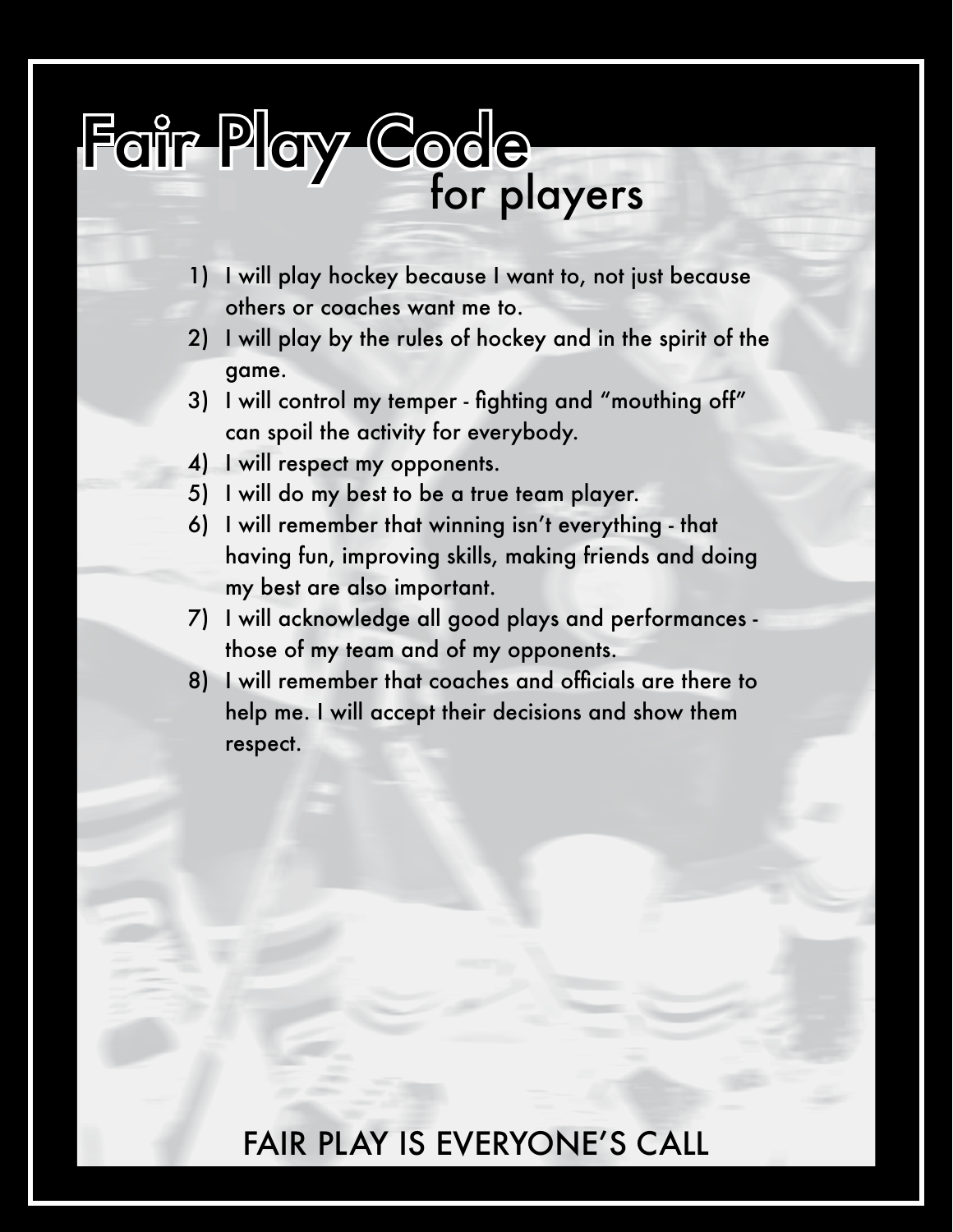## Fair Play Code **for parents**

- 1) I will not force my child to participate in hockey.
- 2) I will remember that my child plays hockey for his or her enjoyment, not for mine.
- 3) I will encourage my child to play by the rules and to resolve conflicts without resorting to hostility or violence.
- 4) I will teach my child that doing one's best is as important as winning so that my child will never feel defeated by the outcome of a game.
- 5) I will make my child feel like a winner every time by offering praise for competing fairly and trying hard.
- 6) I will never ridicule or yell at my child for making a mistake or losing a game.
- 7) I will remember that children learn best by example.
- 8) I will applaud good plays/performances by both my child's team and their opponents.
- 9) I will never question the officials' judgement or honesty in public.
- 10)I will support all efforts to remove verbal and physical abuse from children's hockey games.
- 11) I will respect and show appreciation for the volunteer coaches who give their time to coach hockey for my child.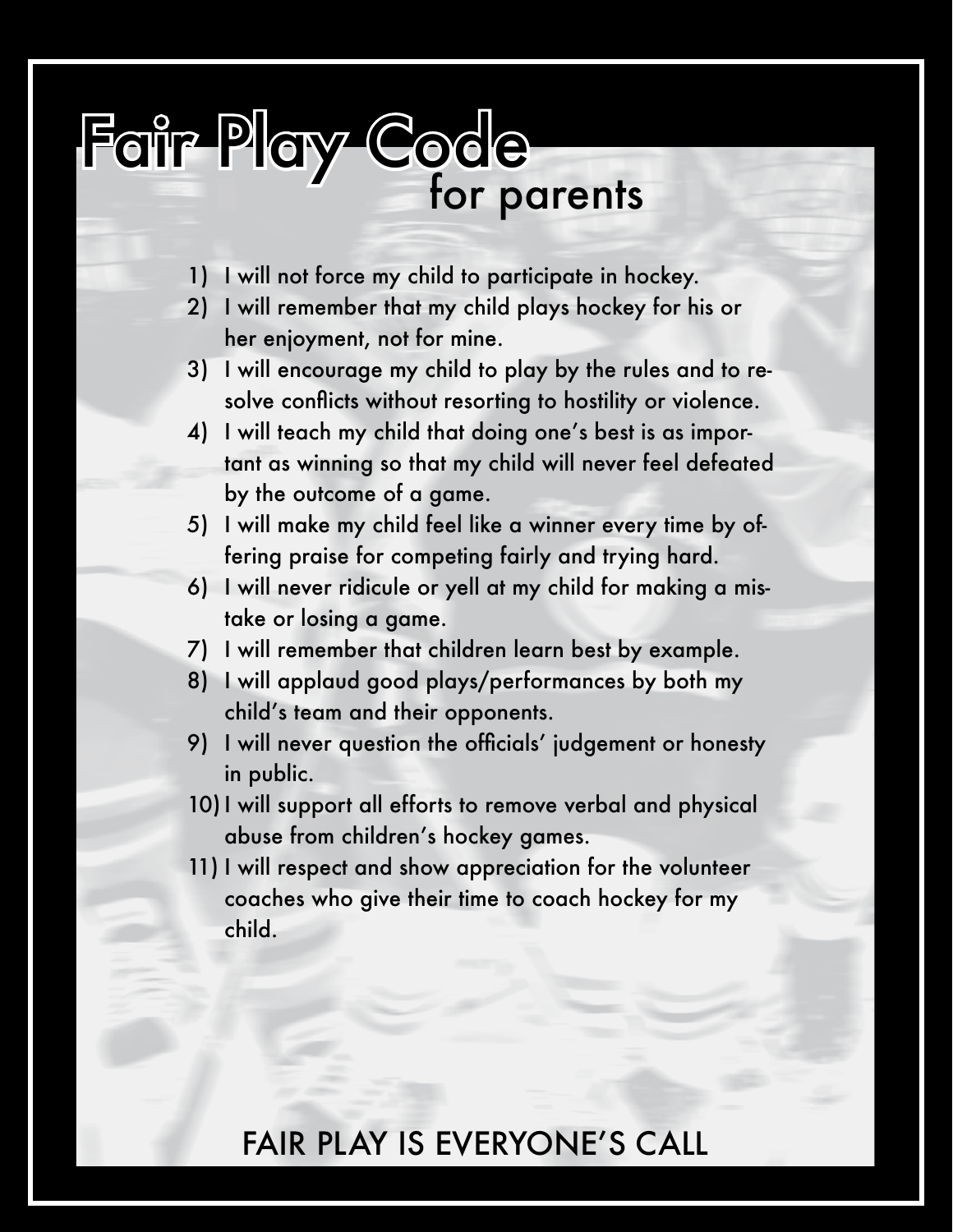## Fair Play Code *for spectators*

- 1) I will remember that participants play hockey for their enjoyment. They are not playing to entertain me.
- 2) I will not have unrealistic expectations. I will remember that players are not professionals and cannot be judged by professional standards.
- 3) I will respect the officials' decisions and I will encourage participants to do the same.
- 4) I will never ridicule a player for making a mistake during a game.
- 5) I will give positive comments that motivate and encourage continued effort.
- 6) I will condemn the use of violence in any form and will express my disapproval in an appropriate manner to coaches and league officials.
- 7) I will show respect for my team's opponents, because without them there would be no game.
- 8) I will not use bad language, nor will I harass players, coaches, officials or other spectators.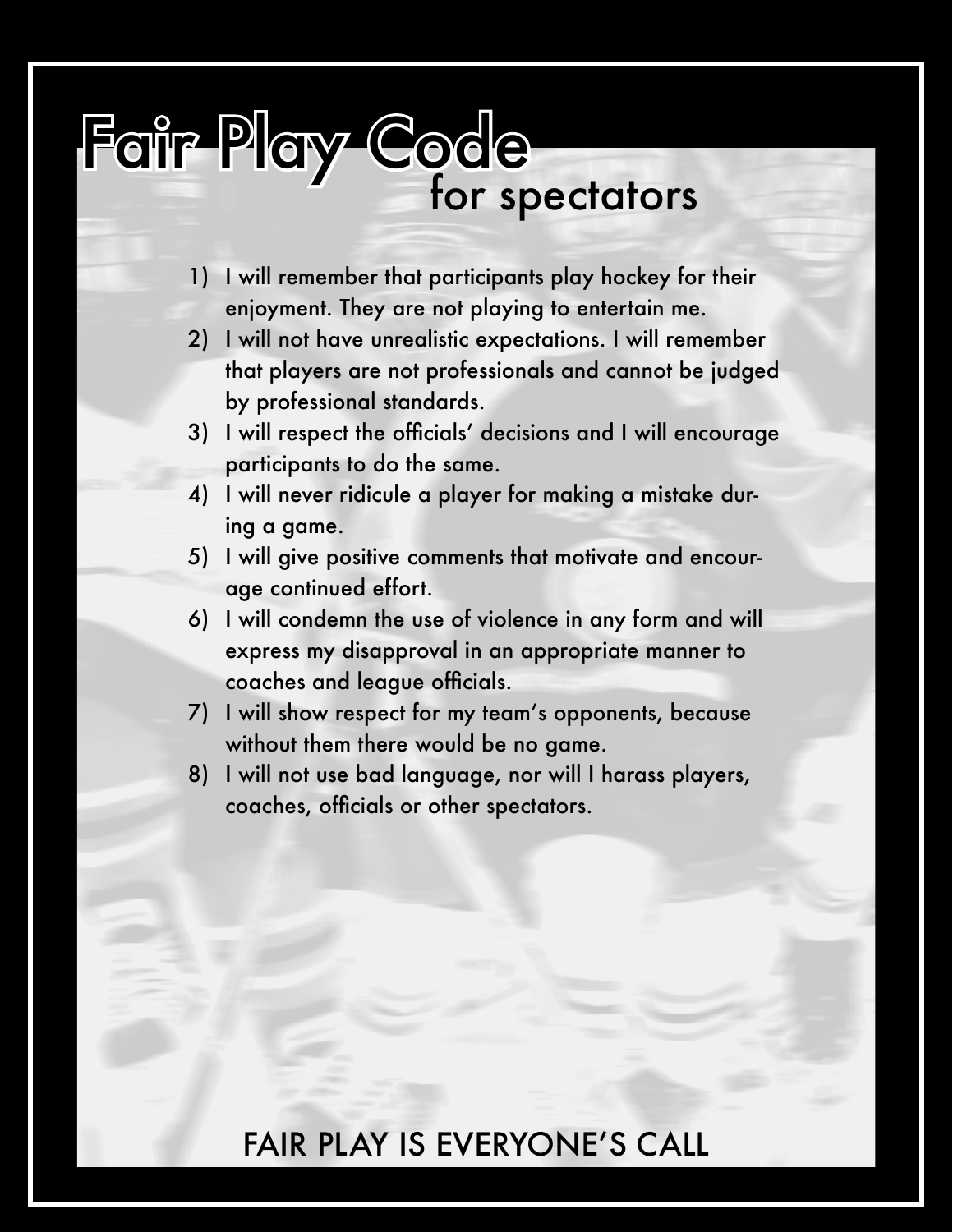## Fair Play Code **for coaches**

- 1) I will be reasonable when scheduling games and practices, remembering that players have other interests and obligations.
- 2) I will teach my players to play fairly and to respect the rules, officials and opponents.
- 3) I will ensure that all players get equal instruction, support and playing time.
- 4) I will not ridicule or yell at my players for making mistakes or for performing poorly. I will remember that players play to have fun and must be encouraged to have confidence in themselves.
- 5) I will ensure that equipment and facilities are safe and match the players' ages and abilities.
- 6) I will remember that participants need a coach they can respect. I will be generous with praise and set a good example.
- 7) I will obtain proper training and continue to upgrade my coaching skills.
- 8) I will work in cooperation with officials for the benefit of the game.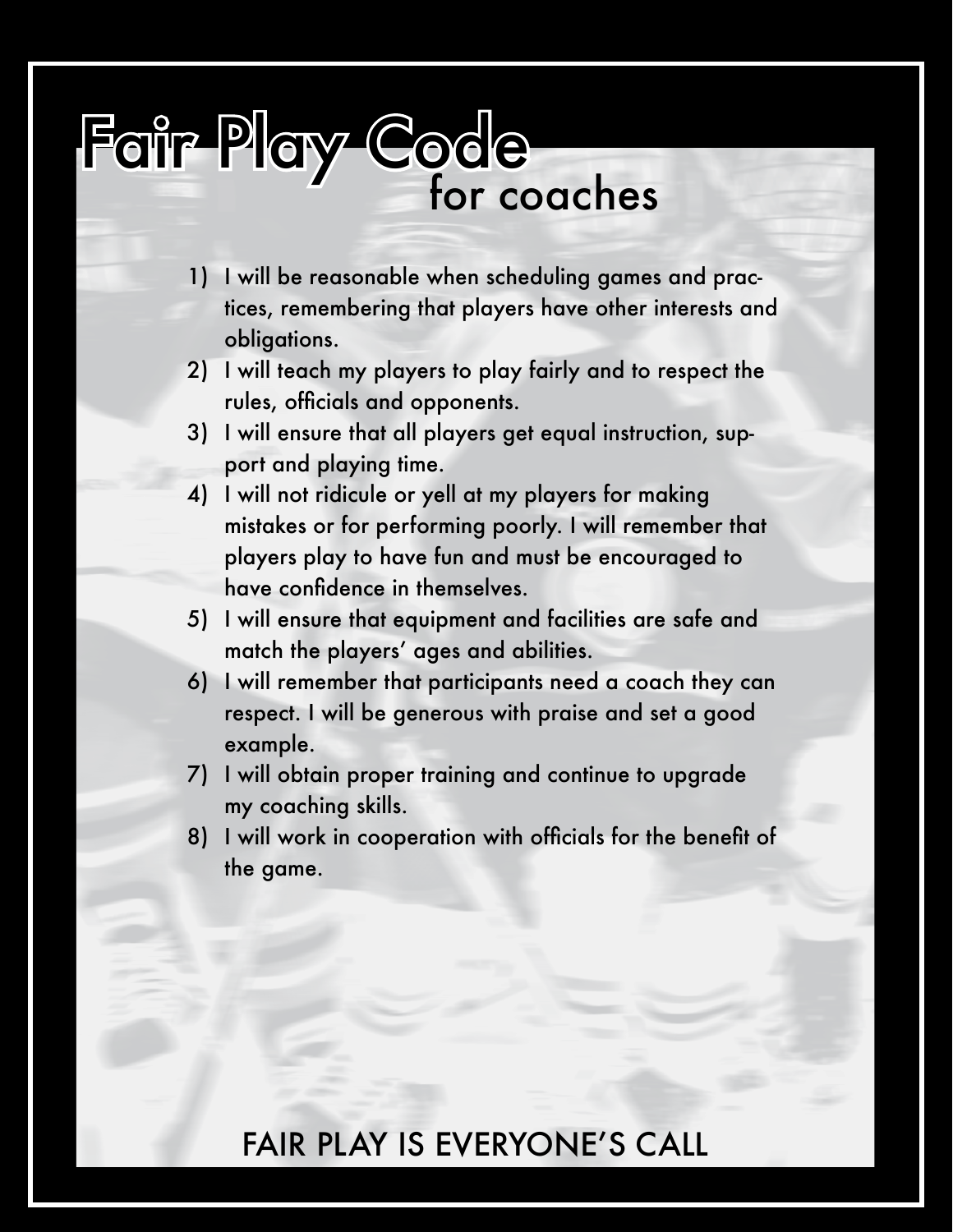# Fair Play Code<br>for officials

- 1) I will ensure that every player has a reasonable opportunity to perform to the best of his or her ability within the limits of the rules.
- 2) I will avoid or put an end to any situation that threatens the safety of the players. I will maintain a healthy atmosphere and environment for competition.
- 3) I will not permit the intimidation of any player either by word or by action. I will not tolerate unacceptable conduct toward officials, other players, spectators or myself. I will be consistent and objective in calling all infractions, regardless of my personal feelings toward a team or individual player.
- 4) I will handle all conflicts firmly but with dignity. I accept my role as a teacher and role model for fair play, especially with young participants.
- 5) I will be open to discussion and contact with the players before and after the game.
- 6) I will remain open to constructive criticism and show respect and consideration for different points of view.
- 7) I will obtain proper training and continue to upgrade my officiating skills.
- 8) I will work in cooperation with coaches for the benefit of the game.